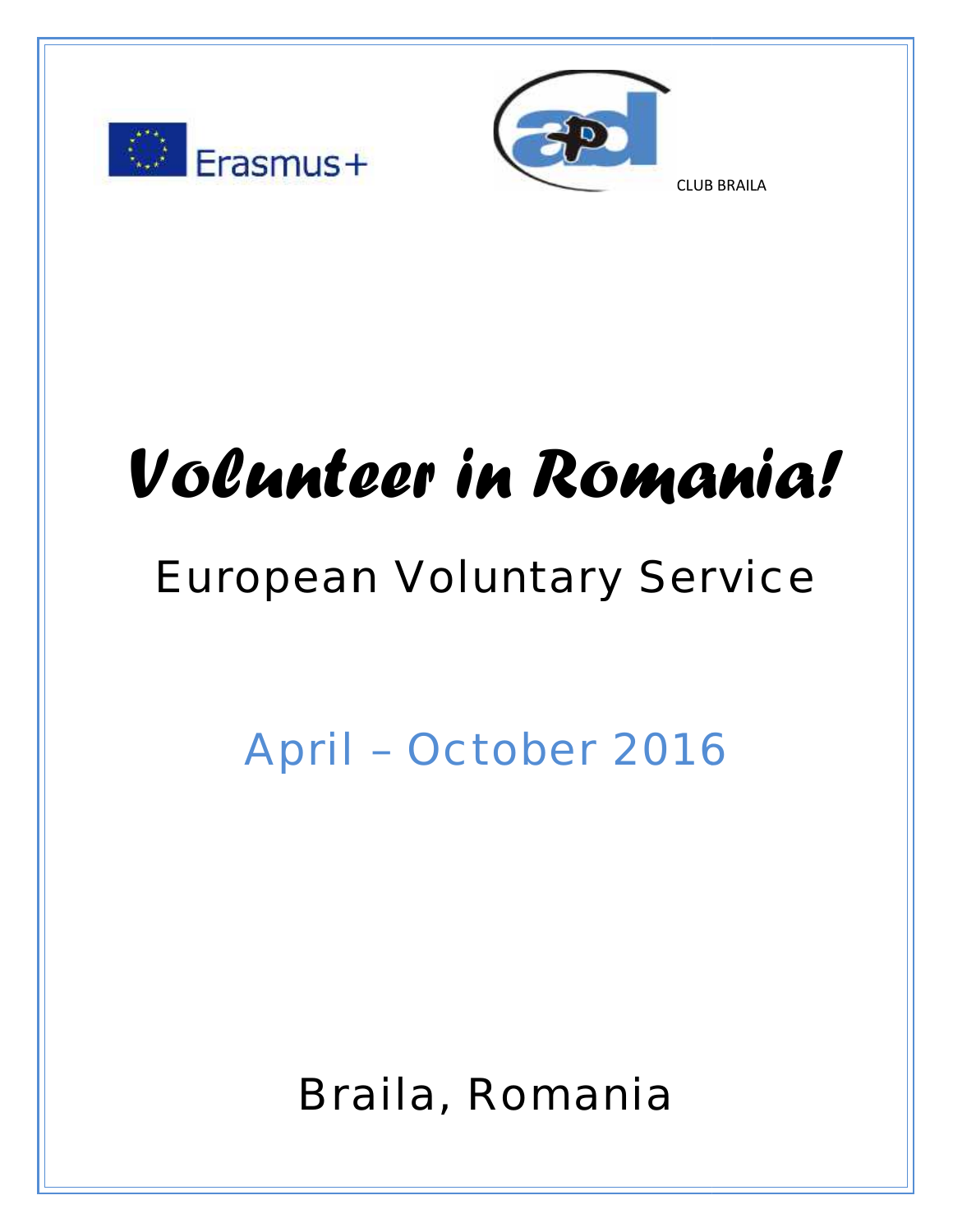#### **Title of the project:**

#### **"FIRST STEP IN EDUCATION, FIRST STEP IN VOLUNTEERING"** (2015-3-RO01-KA105- 022897)

#### **About the organizers:**

Asociatia Pro Democratia Club Braila is a non-governmental, non-profit and non-party affiliated organization established in 2002. The main fields of interest are: strengthening the relation between the electorate and its elected representatives, observing the correctness of the electoral process, civic education; citizens' participation in the process of the public policies drafting, the transparency of public institutions and their control by the civil society; protecting human rights. One of the strategic objectives of Asociatia Pro Democratia Club Braila is to develop projects with and for youth. So lately we have had in implementing in Youth in Action program three projects under Action 2 - European Youth. During the projects - "Volunteer Today, Involved European Citizen Tomorrow!" (RO-21-68-2012-R2) Volunteering - challenge between generations (RO-21-61-2013-R1), and "Advocacy for environment" young people from Portugal, Turkey, Georgia , Poland, Spain and Romania had the opportunity to work together during the projects. They developed personal projects but with impact in the local community they had various trainings on human rights and democracy, on mediation, negotiation and conflict resolution, on the role of the family in the society and the equality between the sexes, Workshop methods of non-formal education and trainings on conflict management.

Asociatia Pro Democratia Club Braila, works with a team of competent people, well-trained in youth project management. We intend to involve young people who are searching for a job, either they finished university or not. Also, young people who need this EVS in order to help plan their career better.

#### **General description of the EVS project:**

The EVS stage will take place in Braila, Romania, between  $1<sup>st</sup>$  of April 2016 –  $31<sup>st</sup>$  of October 2016. The project will involve 10 volunteers from Armenia, Italy, Spain, Portugal and Turkey, 2 from each country. The volunteers will work closely with kindergarten children from Braila.

The main objectives:

- Learning by the volunteers of non-formal education

- Development of volunteers' abilities and skills in the areas of communication, teaching, and coordination of non-formal activities

- Understanding of cultural diversity within European Union and increase tolerance among young people from different countries

- Gain skills that could potentially guide careers.

Activities for the EVS stage:

The weekly activity schedule for volunteers consists in:

The volunteers will work on project activities 5 days per week from Monday to Friday.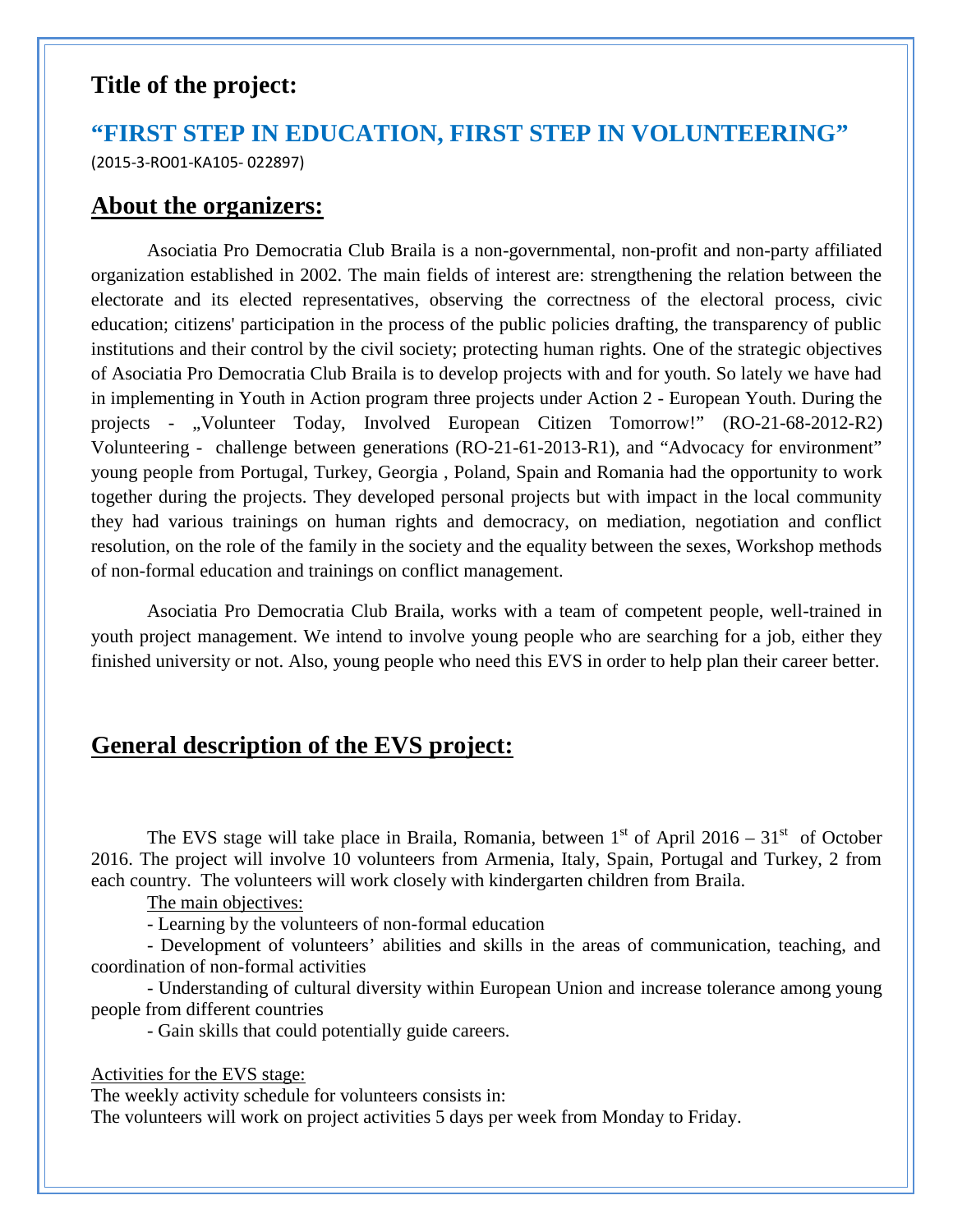The volunteers will benefit of Romanian language courses. They will have hours of mentorship meeting per week. Volunteers will also participate in the coordination team for various projects organized by the host association in Romania.

#### **Profile of the volunteers**

In order to take part in the project, the candidates that want to make a voluntary stage in Braila, Romania must fulfill certain important criteria:

Age of the volunteers must be between 18 and 25

- A gender balance is recommended
- The persons selected must be active, enthusiastic, have team spirit, prove willingness for involvement in voluntary activities with young people.
- Volunteers must prove light experience in working with children and involvement in previous youth projects
- Volunteers must support the host organization in fulfilling the tasks according to the activities of the project
- Volunteers should have an average knowledge of English

#### **Transport, accommodation**

Local transport in Braila will be fully covered by the host organization. Each volunteer will receive monthly subscription to local transport company. Accommodation costs are fully covered by the host organization. The volunteers will live in a college dorm 5 persons in a room. Monthly allowance for meal will be provided by the host organization. Meals can be provided by the college where they will live.

### **About BRAILA:**

**Br ila** is a city in Muntenia, eastern Romania, a port on the Danube and the capital of Br ila County. During the 19th century, the port became one of the three most important ports on the Danube in Wallachia, the other two being Turnu and Giurgiu. The city's greatest period of prosperity was at the end of the 19th century and in the early 20th century, when it was an important port for most of the merchandise coming in and going out of Romania. Streets radiating from near the port towards Br ila's center are crossed at symmetrical intervals by concentric streets following the geometric design of the old Ottoman fortifications.

The old center of the city has many 19th century buildings, some of them fully restored. The most important monuments are the Greek Church, erected at 1865 by the Greek community, the *Sfinții Arhangheli*Church, former mosque during the Ottoman rule (until 1831), the 19th century *Sfântul Nicolae* Church, also from the 19th century, the Maria Filotti theatre, the Palace of Culture and its Art Museum, the History Museum, and the old Water Tower. Another important site is the Public Garden, a park situated above the bank of the Danube with a view over the river and the M cin Mountains. Early in 2006 the municipality received European Union funds to renovate the old center of the city, aiming to transform Braila into a major tourist attraction of Muntenia.